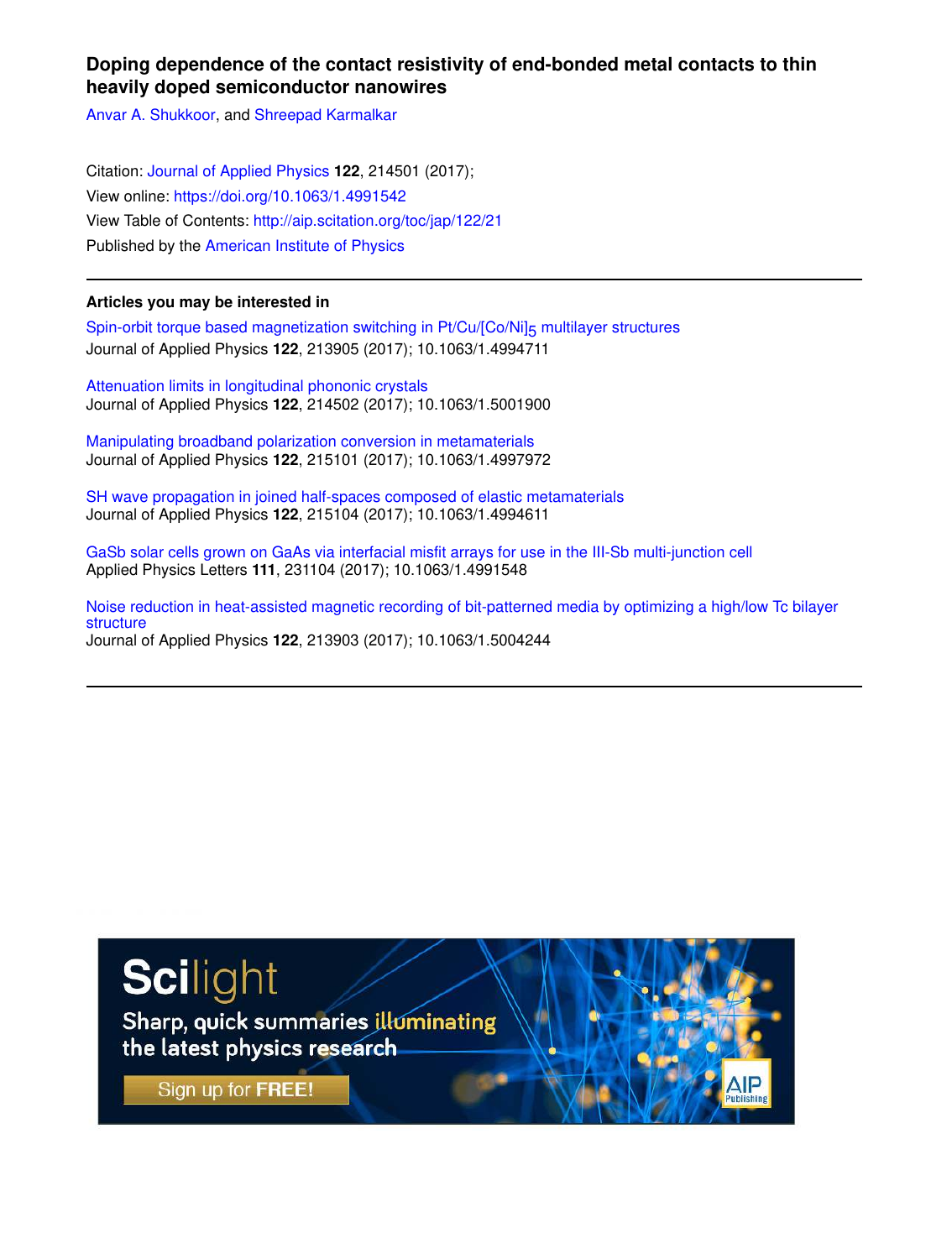

# Doping dependence of the contact resistivity of end-bonded metal contacts to thin heavily doped semiconductor nanowires

Anvar A. Shukkoor<sup>a)</sup> and Shreepad Karmalkar<sup>b)</sup>

Department of Electrical Engineering, Indian Institute of Technology Madras, Chennai, Tamil Nadu 600036, India

(Received 21 June 2017; accepted 8 November 2017; published online 5 December 2017)

We study the resistivity,  $\rho_{CN}$ , of end-bonded contacts to semiconductor NanoWires (NWs) of radius  $R = 5{\text -}10$  nm over doping  $N_d = 10^{18} {\text -}10^{20} \text{ cm}^{-3}$ . The study is important for NW device design and characterization. It reports realistic calculations of  $\rho_{cN}$  and highlights and explains how  $\rho_{cN}$  differs significantly from the resistivity  $\rho_{cB}$  of bulk contacts. First, the space-charge width in NW contacts is increased by the surrounding field which depends on R, contact geometry, and ambient dielectric; this width also depends on surface charge and dielectric confinement which reduces dopant ionization. Second, thin NWs have a low effective lifetime,  $\tau_N$ , due to surface recombination. Third, NW contacts have a lesser image force barrier lowering due to the higher space-charge width. Due to these factors, apart from tunneling (which decides  $\rho_{CB}$ ), space-charge region generationrecombination current also affects  $\rho_{cN}$ . As  $N_d$  is raised from  $10^{18}$  to  $10^{20}$  cm<sup>-3</sup>,  $\rho_{cB}$  falls rapidly, but  $\rho_{cN}$  varies slowly and may even increase up to  $3-5 \times 10^{18}$  and then falls rapidly. Further,  $\rho_{cN}$ /  $\rho_{cB}$  can be  $\ll 1$  at  $N_d = 1 \times 10^{18}$  cm<sup>-3</sup>, reaches a peak  $\gg 1$  around  $N_d = 1 \times 10^{19}$  cm<sup>-3</sup>, and  $\rightarrow 1$  at  $N_d = 1 \times 10^{20} \text{ cm}^{-3}$ , e.g., for 0.8 V contact barrier on 10 nm thick n-type silicon NWs with  $\tau_N = 1$ ps embedded in  $SiO_2$ , at  $T = 300$  K, even a 10 nm contact extension yields a peak of 75 at  $N_d = 8 \times 10^{18} \text{ cm}^{-3}$ . We study changes in  $\rho_{cN}/\rho_{cB}$  versus  $N_d$  behavior with R, contact geometry, ambient dielectric, surface charge,  $\tau_N$ , T, tunneling mass, and barrier height. Published by AIP Publishing. https://doi.org/10.1063/1.4991542

## I. INTRODUCTION

Today, devices are being fabricated in semiconductor NanoWires (NWs) to harness unique properties arising from the high surface to volume ratio of NWs. During their operation and characterization, NW devices communicate with the outside world through metal contacts, whose resistivity affects NW device characteristics. The subject of the present paper is the resistivity of an *end-bonded*<sup>1</sup> metal contact [see Fig.  $1(a)$ ] which occurs in some NW devices and in characterization of single or arrays of  $NWs.$ <sup>2-7</sup> The radial extension,  $L_E$ , of the contact represents the effective metal electrode<sup>8</sup> over a NW of an array or a probe tip contacting a single NW; the cylindrical protrusion,  $L_P$ , represents<sup>3</sup> a possible metallic nano-particle between the NW and the contact or metal penetration into the NW. Other parameters of the contact are radius R and doping  $N_d$  of the NW, permittivity  $\varepsilon_s$  ( $\varepsilon_a$ ) of the NW (ambient dielectric), and surface defects which cause a charge  $Q_S^{9-11}$  and surface recombination velocity, s.

The high surface to volume ratio of a NW has major influences on two features of the NW contact, namely, the effective lifetime,  $\tau_N$ , and the space-charge width defined as the distance from the contact where the space-charge drops to 50% of the ionized dopant charge at the contact. The effect of s gets magnified<sup>3</sup> causing  $\tau_N$  to be orders of magnitude lower than the bulk lifetime,  $\tau_B$ . The space-charge width

gets decided not only by the field within the NW but also by: (a) the surrounding field line<sup>4,12</sup> setup on the NW surface by the metal contact; (b) dielectric confinement<sup>13–15</sup> of dopants (due to  $\varepsilon_a < \varepsilon_s$ ) that reduces ionization of the dopant by raising its ionization energy; (c) NW surface charge  $Q_s$ <sup>9–11</sup> It is known<sup>4,8,12,16</sup> that the surrounding field, which depends on  $R, L_E, L_P, \varepsilon_s$ , and  $\varepsilon_a$ , increases the space-charge width of the NW contact over that of the bulk contact [see Figs.  $1(a)$  and 1(b)]. This space-charge width is further enhanced by dielectric confinement and a  $Q<sub>S</sub>$  of polarity opposite to that of ionized dopants. The surrounding field and  $Q<sub>S</sub>$  cause the spacecharge width to be non-uniform over the NW cross-section.

The space-charge width correlates directly with the "generation-recombination width" or "GR width" associated with space-charge region GR current,  $I_{GR}$ , and "barrier width" associated with tunneling current,  $I_T$ . Here, "GR width" refers to the portion of the space-charge region, where the pn product deviates from the square of the intrinsic concentration $17$  and "barrier width" refers to the portion of the space-charge region where most of the potential drop occurs. A NW contact has a long space-charge tail<sup>8,12</sup> beyond the space-charge width defined as per the above 50% criterion. However, this tail does not contribute to either the GR width or the barrier width.

Refer to Fig. 1(c). On account of  $\tau_N \ll \tau_B$  coupled with a higher space-charge width, a NW contact has significant,  $I_{GR}^{2,3,18}$  compared to the bulk contact. On the other hand, the higher space-charge width lowers the tunneling current,  $I_T$ , of the NW contact below that of a bulk contact;<sup>4</sup> here,  $I_T$ includes Thermionic Field Emission (TFE) and Field

a)Author to whom correspondence should be addressed: anvar9101987@gmail.com

b)Electronic mail: karmal@ee.iitm.ac.in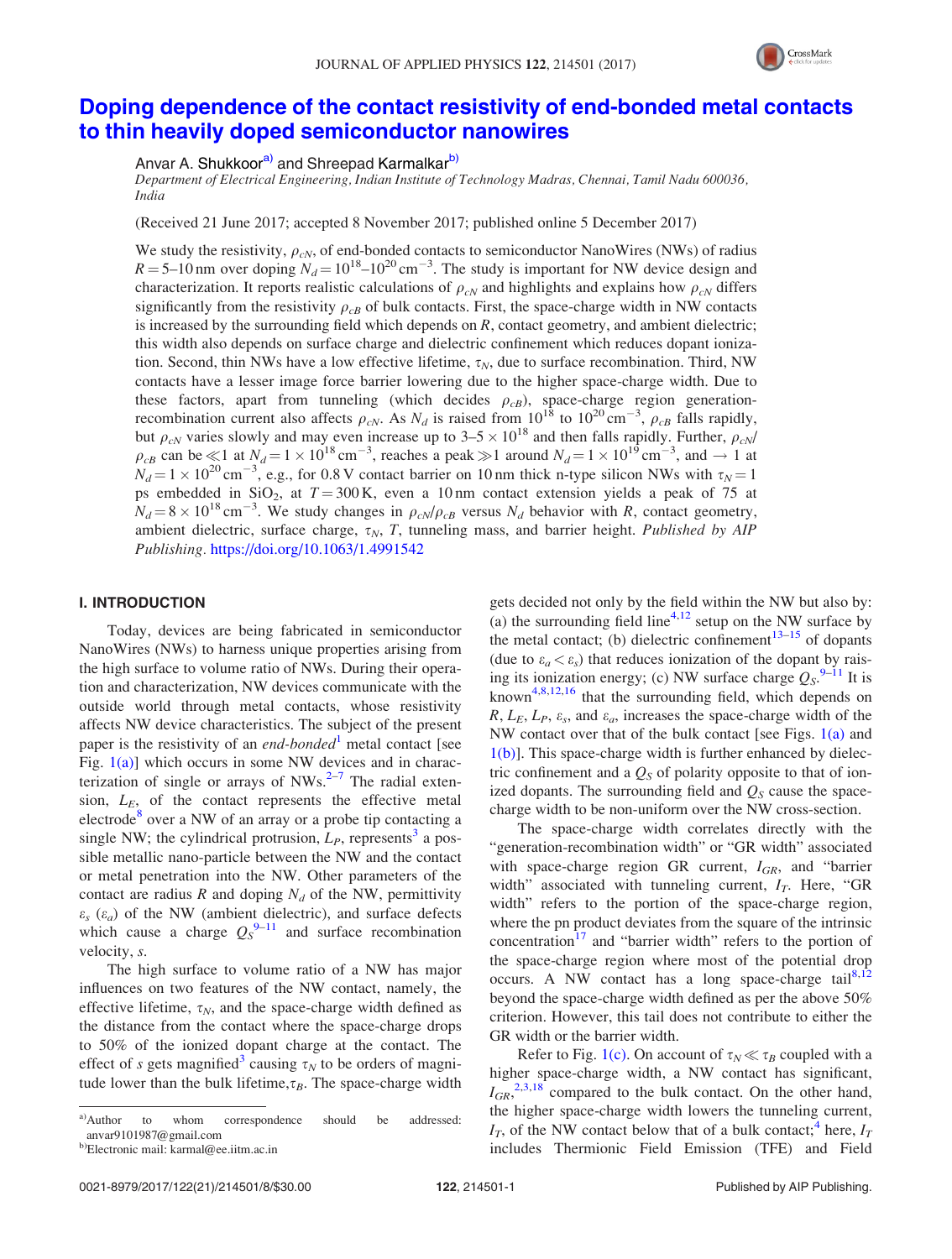

FIG. 1. Differences in factors affecting the resistivity of NW and bulk contacts. (a) Charges, field lines, and surface defects in a metal contact to an n-type semiconductor nanowire. (b) Charges and field lines in a bulk contact having the same doping and cross-section as the nanowire. The absence of the surrounding field and surface charge of (a) lead to a smaller spacecharge width with a flat edge. (c) Conduction band  $(E_c)$  profiles of bulk and NW junctions and the mechanisms of electron emission/generation at small reverse bias. The bulk contact has negligible GR current due to the absence of surface defects. The NW contact has a smaller image force barrier lowering  $\Delta \phi$  than the bulk contact.

Emission (FE). Another consequence of the higher spacecharge width is a lesser junction electric field, resulting in lesser image force barrier lowering,  $\Delta \phi$ , and hence higher effective barrier height,  $(\phi_{b0} - \Delta \phi)$ , in the NW contact, where  $\phi_{b0}$  is the intrinsic barrier height of both contacts. This widens the difference between  $I_T$  of the two contacts. The current density, J, and  $\Delta \phi$  are non-uniform over the NW cross-section because of the non-uniformity of the spacecharge width over the cross-section.

Nanodevices are being fabricated in NWs with progressively smaller  $R$ . In this paper, we discuss a realistic calculation of the contact resistivity,  $\rho_{cN}$ , of an *end-bonded* metal contact on thin n-type NW [see Fig.  $1(a)$ ] with R, as small as  $5-10$  nm,<sup>4,13,19</sup> which causes a strong surrounding field, dielectric confinement, and surface effects, for practical NW



FIG. 2. (a) TCAD simulated doping dependence of the contact resistivity  $\rho_{cB}$  of bulk contacts and  $\rho_{cN}$  of nanowire contacts. Both contacts are to silicon and have  $T = 300 \text{ K}$ ,  $\phi_{b0} = 0.8 \text{ V}$ , and  $m = 0.3 m_0$ ; nanowire contact has  $\varepsilon_a/\varepsilon_0 = 3.9$  (SiO<sub>2</sub>),  $L_E = 350$  nm,  $L_P = 0$  nm,  $Q_s/q = 0$  cm<sup>-2</sup>, and  $s = 2.5$  $\times$  10<sup>5</sup> cm/s leading to  $\tau_N$  = 1, 2 ps for R = 5, 10 nm; bulk contact has  $\tau_B = 1 \mu$ s. (b) Doping dependence of the ratio  $\rho_{cN}/\rho_{cB}$  obtained from (a).

doping levels<sup>1-3,5,13,20,21</sup> of  $10^{18} \leq N_d \leq 10^{20} \text{ cm}^{-3}$  in the contact region. Our calculation includes  $I_T$ ,  $I_{TE}$ , and  $I_{GR}$  [see Fig. 1(c)], where TE refers to Thermionic Emission. These currents are determined taking into account all the effects stated above, namely, surrounding field, charges and recombination at the NW surface, dielectric confinement, and image force barrier lowering; heavy doping effects of Fermi-Dirac statistics, impurity band formation, and bandgap narrowing are also considered. We do not consider quantum confinement effects since these are negligible<sup>8,13</sup> for  $R \geq$ 5 nm in silicon NWs.

For example, Fig. 2(a) shows our calculations of the  $N_d$ dependence of  $\rho_{cN}$  and its bulk counterpart  $\rho_{cB}$  for a contact on silicon NW surrounded by  $SiO<sub>2</sub>$  dielectric. Figure 2(b) shows the ratio  $\rho_{cN}/\rho_{cB}$ , which we study for the following reasons.  $\rho_{cB}$  (or  $\rho_{cN}$ ) of junctions with the same  $N_d$  fabricated using different processes and laboratories can differ, e.g., see measured  $\rho_{cB}$  data of Refs. 22 and 23 given later in this paper and  $\rho_{cN}$  data of Ref. 5. Moreover, for the same junction, the value of  $\rho_c$  extracted using different methods can differ too. However, when  $\rho_{cN}$  and  $\rho_{cB}$  correspond to similar processes or extraction procedures, the process and measurement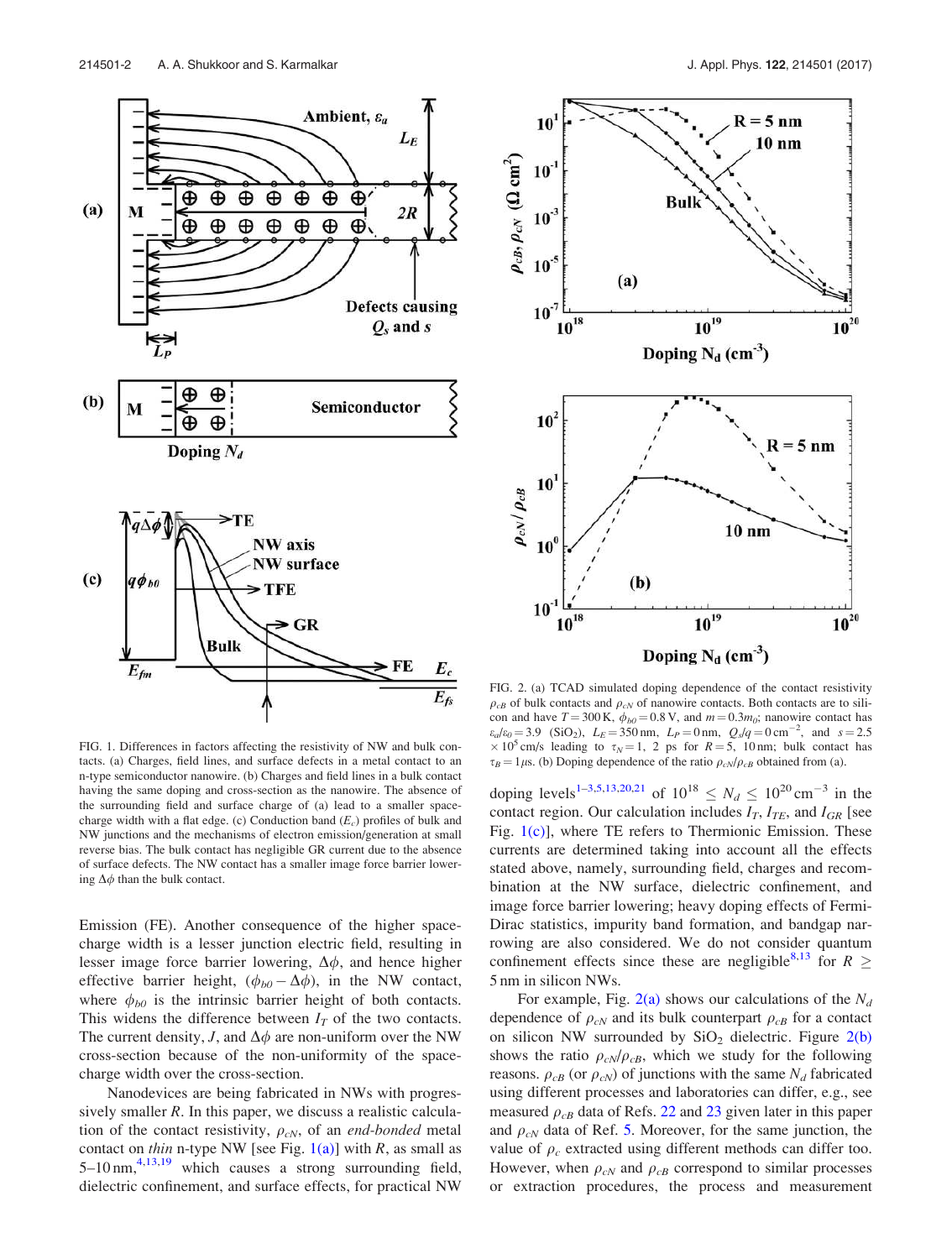related variations in  $\rho_{cN}$  and  $\rho_{cB}$  cancel each other out in their ratio  $\rho_{cN}/\rho_{cB}$ , which is expected to depend on device physics alone. Also, a model of  $\rho_{cN}/\rho_{cB}$  allows one to predict  $\rho_{cN}$  if  $\rho_{cB}$  is known from measurements or available models.<sup>22,24</sup>

Three features of the  $\rho_{cN}/\rho_{cB}$  versus  $N_d$  behavior of Fig. 2(b) are noteworthy:  $\rho_{cN}/\rho_{cB}$  is  $\ll 1$  at  $N_d = 1 \times 10^{18}$  cm<sup>-3</sup> , reaches a peak  $\gg 1$ , and falls to  $\sim 1$  at  $N_d = 1 \times 10^{20} \text{ cm}^{-3}$ . We explain these hitherto unreported features and study the  $\rho_{cN}/\rho_{cB}$  versus N<sub>d</sub> behavior for different values of R, L<sub>E</sub>, L<sub>P</sub>,  $\varepsilon_a, Q_S, \tau_N, \phi_{b0}$ , temperature—T, and tunneling mass—m. We establish how the peak of a  $\rho_{cN}/\rho_{cB}$  versus  $N_d$  curve rises as we decrease T, m, R,  $L_P$ , or  $Q_S$ , or increase  $\phi_{b0}$ ,  $\tau_N$ ,  $L_E$  or  $\varepsilon_a$ . In contrast to our extensive numerical study reported in this paper, the existing numerical study<sup>4</sup> for metal contacts on GaAs NWs was limited to a single value of  $N_d = 5$  $\times 10^{17}$  cm<sup>-3</sup> and air ambient; it reported a  $\rho_{cN}/\rho_{cB}$  < 5 for  $R = 8$  nm at 300 K and did not consider the effects of  $I_{GR}$ ,  $\Delta\phi$ ,  $Q_s$ , and dielectric confinement.

Section II discusses the definition of contact resistivity which works irrespective of whether the current density over the contact area is uniform as in bulk contacts or nonuniform as in NW contacts. Section III explains the behaviors of  $\rho_{cN}$  and  $\rho_{cN}/\rho_{cB}$  versus  $N_d$  qualitatively. Section IV gives the equations and boundary conditions used for numerical simulations of charge, potential, and current distributions which yield the contact resistivity, also discussed is the calibration of the simulation set-up. Section  $V$  presents the calculated variation of  $\rho_{cN}$  and  $\rho_{cN}/\rho_{cB}$  versus  $N_d$  for a variety of conditions and explains this variation.

#### II. RESISTIVTY OF NANOWIRE CONTACTS

A theoretical definition of metal to semiconductor contact resistivity is given in Ref. 25 as  $\rho_c = \left[ dJ/dV \right]_{V \to 0} \Big]^{-1}$ , where it is implicitly assumed that the current density,  $J$ , is uniform over the contact area. This definition is not suitable for contacts to NWs, where  $J$  inside the NW varies radially due to the variation in the space-charge width over the NW area arising from the effects of the surrounding field or surface charge [see Fig.  $1(a)$ ]. In spite of this limitation, some previous works<sup>3,4</sup> on NWs have used this definition by approximating  $J$  to be uniform. While this approximation may work for the values of  $N_d$  and R considered therein,<sup>3,4</sup> it breaks down at doping  $levels > 1 \times 10^{19} \text{ cm}^{-3}$  and  $R = 5{\text -}10$  nm, used in our work. Hence, we employ an alternate definition available in the literature,  $\frac{1}{2}$  namely,  $\rho_c = \left[dI/dV|_{V\rightarrow 0}\right]^{-1}A_c$ , where I is the total current through the junction area  $A_c$ , and hence,  $J$  can be non-uniform. For end-bonded contacts to NWs considered in our work,

$$
\rho_{cN} = [dI/dV|_{V \to 0}]^{-1} \pi R^2.
$$
 (1)

### III. CONTACT RESISTIVITY VERSUS DOPING— QUALITATIVE EXPLANATION

As mentioned in the introduction, components of current through metal contacts on heavily doped semiconductors are  $I_{TE}$ ,  $I_T$ , and  $I_{GR}$ , where  $I_T$  includes TFE and FE [see Fig.  $1(c)$ ].

First, consider  $I_T$ . This current increases rapidly as  $N_d$  is raised since the space-charge width falls. Hence, in the  $N_d$ range of  $1 \times 10^{18}$ – $1 \times 10^{20}$  cm<sup>-3</sup> considered in this paper,  $I_T$ is significant in both bulk and NW contacts although it is much less in the latter because of the larger space-charge width due to the surrounding field effects.<sup>4</sup> Next, consider  $I_{GR}$ . In bulk contacts,  $I_{GR}$  is insignificant unless  $\phi_{b0}$  is very large or  $\tau_B$  is very low.<sup>26</sup> However, in NW contacts,  $I_{GR}$  is significant because  $\tau_N$  is orders of magnitude smaller than  $\tau_B$ , and in addition, the space-charge width is higher. Finally, as far as  $I_{TE}$  is concerned, it is independent of the spacecharge width and hence the same in bulk and NW contacts having the same  $\phi_{b0}$  (neglecting the differences in  $\Delta \phi$  of the two contacts). However, in the  $N_d$  range considered in this paper,  $I_{TE}$  gets dominated by  $I_T$  in bulk contacts and  $(I_{GR} + I_T)$  in NW contacts.

The above arguments imply that in Fig. 2(a), the  $\rho_{cB}$ versus  $N_d$  behavior can be explained in terms of  $I_T$  alone, while  $\rho_{cN}$  versus  $N_d$  behavior can be explained in terms of  $(I_{GR} + I_T)$ , considering bulk and NW contacts of the same area. As  $N_d$  is increased, the space-charge width falls, causing a rapid rise in  $I_T$  and a decrease in  $I_{GR}$ . Since  $\rho_{CB}$  is governed by  $I_T$  alone, it falls steadily over the entire  $N_d$  range. On the other hand,  $\rho_{cN}$  is governed by  $I_{GR}$  in the lower doping range, where the high space-charge width suppresses  $I_T$ and by  $I_T$  in the higher doping range, where the smaller space-charge width enhances  $I_T$ . Hence, as  $N_d$  is raised, for  $R = 5$  nm,  $\rho_{cN}$  shows a rise due to the fall in  $I_{GR}$  followed by a rapid fall (like  $\rho_{cB}$ ) due to the rapid rise of  $I_T$ . For  $R = 10$  nm, the rising portion of  $\rho_{cN}$  flattens and changes to a slow fall; this is because, reduction in the surrounding field effect reduces the space-charge width, which reduces  $I_{GR}$ (which falls with  $N_d$ ) and increases  $I_T$  (which rises with  $N_d$ ) flattening the variation of  $(I_{GR} + I_T)$ . A similar change in the shape of  $\rho_{cN}$  versus  $N_d$  is observed if surrounding field effects are reduced by reducing  $\varepsilon_a$ .

We now explain the peaked behavior of  $\rho_{cN}/\rho_{cB}$  versus  $N_d$ , as shown in Fig. 2(b). At  $N_d = 1 \times 10^{18} \text{ cm}^{-3}$ , the current in the NW contact, which is due to  $I_{GR}$ , is  $\gg$  the current in the bulk contact, which is due to  $I_T$ ; hence,  $\rho_{cN}/\rho_{cB} \ll 1$ . At higher doping levels,  $I_T$  dominates in the NW contact, and since the current in the bulk contact is due to  $I_T$  as well, we have  $\rho_{cN}/\rho_{cB} = I_{TB}/I_{TN}$ , where  $I_{TB}$  and  $I_{TN}$  are values of  $I_T$  in bulk and NW contacts. In the doping range where the spacecharge width in the NW contact is much higher than that in the bulk contact,  $I_{TB}/I_{TN} \gg 1$  causing  $\rho_{cN}/\rho_{cB}$  to rise to values  $\gg$  1. However, as  $N_d \rightarrow 1 \times 10^{20} \text{ cm}^{-3}$ , the surrounding field effects tend to vanish as lateral penetration of the surrounding field into the NW, characterized by Debye length  $\propto N_d$ <sup>-172</sup>, is small. Under these conditions, the space-charge width over most of the NW contact area, except near the NW surface, is almost the same as that in the bulk contact (see Fig. 3), causing  $I_{TB}/I_{TN}$  and hence  $\rho_{cN}/\rho_{cB}$  to fall towards unity for  $N_d \rightarrow 1 \times 10^{20} \text{ cm}^{-3}$ .

We anticipate the following variations for the peak of  $\rho_{cN}/\rho_{cB}$  based on the above fact that this peak lies in the tunneling dominated regimes of NW and bulk contacts and originates from the difference in  $I_{TB}$  and  $I_{TN}$  due to the difference in the space-charge widths of the two contacts. Factors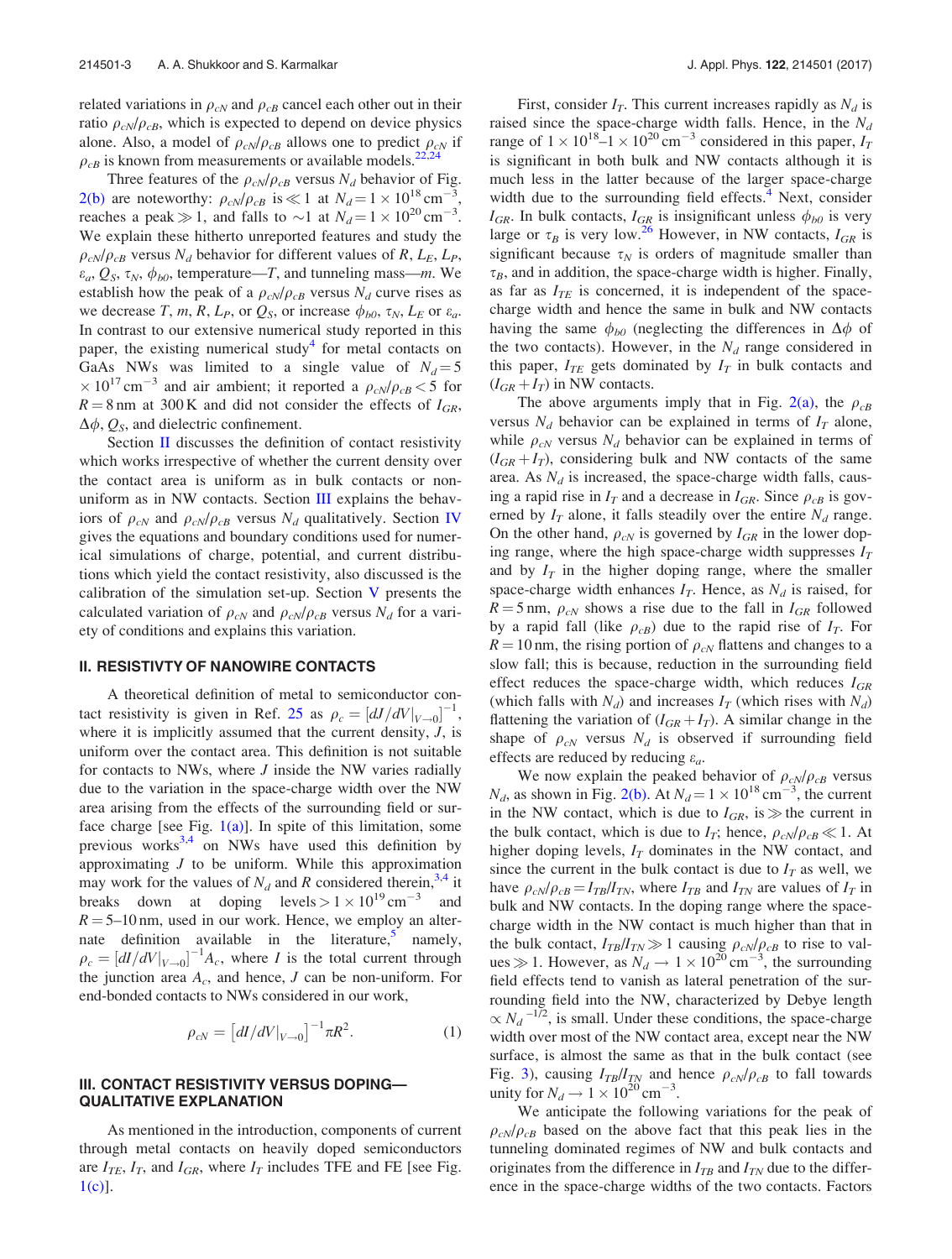

FIG. 3. The width and edge contour of the space-charge regions of a nanowire contact (a) and a bulk contact (b) at low doping (1) and high doping (2). See Fig. 1 for the charge and field pictures.

which suppress the surrounding field reduce the difference in space-charge widths and hence in the ratio  $I_{TB}/I_{TN}$ , lowering the peak; such factors include the increase in quantities, namely,  $R$ ,  $L_P$ , or positive  $Q_S$  in n-type NW or reduction in  $L_E$  or  $\varepsilon_a$ . On the other hand, the difference in space-charge widths causes factors such as lower T, lower m, or higher  $\phi_{b0}$ to reduce  $I_{TN}$  much more than  $I_{TB}$ , raising the peak. Another factor which raises the peak is increased  $\tau_N$ , which reduces  $I_{GR}$  and hence enhances  $\rho_{cN}$  in the lower doping range. The factors affecting the peak also change  $\rho_{cN}/\rho_{cB}$  at low  $N_d$ .

Below, we undertake a quantitative study of the  $\rho_{cN}/\rho_{cB}$ versus  $N_d$  behavior including the above changes in the values at the peak and at low  $N_d$ . To get realistic results, we take into account a number of effects and factors stated in the introduction. Considering the number and complexity of mathematical equations required for this purpose, we resort to numerical simulations based on TCAD (Technology Computer Aided Design) Sentaurus<sup>27</sup>.

## IV. EQUATIONS AND BOUNDARY CONDITIONS USED IN SIMULATIONS

Using 2-D cylindrical simulations, we get  $I$  through the contact for a reverse bias  $V =$  thermal voltage,  $V_t$ , and estimate  $\rho_c = \left[ \frac{dI}{dV}\right]_{V \to 0} \right]^{-1} \pi R^2 \approx \left[ \frac{I}{V}\right]_{V=V_l} \right]^{-1} \pi R^2$ , where  $I \approx$  $I_{GR} + I_T$  in NW contacts and  $\approx I_T$  in bulk contacts.

## A. Simulation of  $I_{GR}$  and  $I_T$

The simulator solves numerically the five differential equations, namely, Poisson's equation, the drift-diffusion current density equations, and continuity equations for electrons and holes. Poisson's equation is solved inside the semiconductor in the bulk junction. However, in the NW junction, Poisson's equation is solved inside the NW and Laplace's equation is solved in the dielectric surrounding the NW.

 $I_{GR}$  in silicon NWs is estimated using the SRH theory as per which the net generation rate in the continuity equations for electrons and holes is given by

$$
G_{SRH} = \frac{n_i^2 - np}{\tau_p \left[ n + n_i \exp(E_{trap}/kT) \right] + \tau_n \left[ p + n_i \exp(-E_{trap}/kT) \right]}.
$$
\n(2)

Here,  $p$  denotes the hole density,  $n_i$  is the electron density,  $n_i$ is the intrinsic carrier concentration,  $E_{tran}$  is the energy difference between the defect level and the intrinsic level, and  $\tau_n$  and  $\tau_p$  are the electron and hole lifetimes. Our work assumes  $E_{trap} = 0$  eV and  $\tau_n = \tau_p = \tau_B = 1$   $\mu$ s in bulk contacts. For NW contacts, we use  $\tau_n = \tau_p = \tau_N$  which is derived from the following formula

$$
\tau_N = \left(\tau_B^{-1} + 2s/R\right)^{-1}.\tag{3}
$$

Using  $s = 2.5 \times 10^5$  cm/s based on the value extracted from measurements in Ref. 3, we get  $\tau_N = 1$  and 2 ps for  $R = 5$  and 10 nm.

 $I_T$  is estimated using the non-local electron tunneling model employed in Sentaurus; $27$  hole tunneling is ignored. As per this model, the tunneling rate between the junction and a point, in a direction perpendicular to the junction area, is represented as a net generation rate  $G_T$  in the electron continuity equation.<sup>28</sup>  $G_T$  is calculated using the conduction band  $(E_c)$  profile, the local electron quasi-Fermi level  $E_f$ , metal quasi-Fermi level  $E_{\text{fm}}$ , electric field  $E_{\text{tun}}$  in the direction of tunneling current, and the tunneling probability  $\Gamma$  as

$$
G_T = \frac{A^* T^2}{qV_t} E_{tun} \Gamma(r, z) \ln \left( \frac{1 + \exp \left[ (E_c - E_{fs})/qV_t \right]}{1 + \exp \left[ (E_c - E_{fm})/qV_t \right]} \right), \tag{4}
$$

where  $A^*$  is Richardson's constant and q is the electronic charge;  $\Gamma(r, z)$  is obtained from the potential distribution between the junction and the point of calculation using WKB approximation

$$
\Gamma(r,z) = \exp\left(\frac{-4\pi\sqrt{2m}}{h}\int_{0}^{z} \sqrt{E_c(r,p) - E_c(r,z)} dp\right), \quad (5)
$$

where  $r$  and  $z$  represent the radial and axial coordinates,  $h$  is Planck's constant, and tunneling is from  $(r, 0)$  to  $(r, z)$ . In the present work, we assumed a doping and temperature independent tunneling effective mass  $m = 0.3m_0$  for silicon<sup>23</sup> and  $0.2m_0$  for GaN<sup>5</sup>.

Since metal contacts are usually made to heavily doped semiconductor regions to reduce  $\rho_c$ , we included the heavy doping effects of partial impurity ionization, spreading of an impurity level into a band, Fermi-Dirac statistics, and bandgap narrowing (as per Slotboom's model $^{27}$ ). The ionization energy  $E_{ion} = E_c - E_d$ , where  $E_d$  is the donor level, to be used to predict the impurity ionization including the dielectric confinement effect in NWs and impurity band formation, is estimated using  $13-15$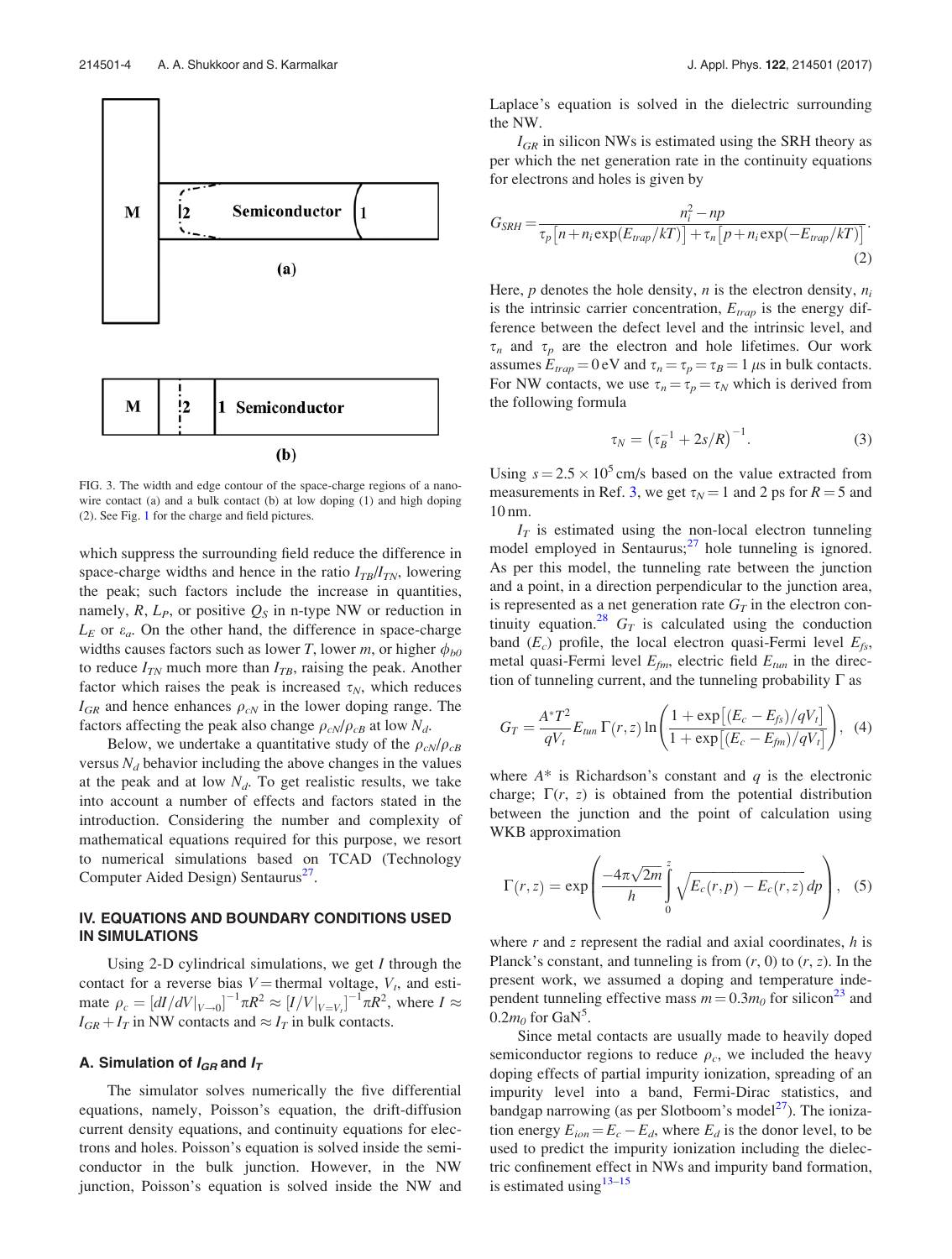$$
E_{ion} = E_{ion0}(N_d) + \frac{2\varepsilon_0}{R\varepsilon_s} \left(\frac{x-1}{x+1}\right)
$$
  
 
$$
\times \left(\frac{200.674 + 175.739x + 17.395x^2 + 0.0949x^3}{219.091 + 50.841x + x^2}\right),
$$
 (6)

where $^{27}$ 

$$
E_{ion0}(N_d) = E_{ion0}(0) - 3.1 \times 10^{-8} N_d^{1/3}
$$
 (7)

is the doping dependent ionization energy in bulk (in eV when  $N_d$  is in cm<sup>-3</sup>),  $x = \varepsilon_s / \varepsilon_a$ ,  $\varepsilon_0$  is the permittivity of free space, and the numbers in the numerator in brackets have the units of eV-nm. The doping dependence of  $E_{ion0}$  is an effective representation of impurity band formation; the carrier concentration determined using  $E_{ion0}$  turns out to be the same as that determined by considering impurity band formation. For example, for the phosphorus dopant in silicon NW of  $R = 5$  nm,  $E_{ion0}$  (0) = 45 meV, and for the SiO<sub>2</sub> (air) ambient,  $E_{ion}$  (0) = 85 (190) meV and  $E_{ion}$  = 55 (160), 18 (123), and  $-59$  (46) meV for  $N_d = 10^{18}$ ,  $10^{19}$ , and  $10^{20}$  cm<sup>-3</sup>.

In our study, models for mobility are not as critical as those of the generation rate and tunneling since the current is not limited by drift-diffusion in the semiconductor neutral region. We include only the doping dependence of mobility (as per Masseti's model<sup>27</sup>).

#### B. Boundary conditions

First, we state the boundary conditions at the metalsemiconductor junction. The potential is taken as the sum of built-in potential and applied reverse bias, implying thereby that the potential is zero far away from the junction. The electron density  $n$  at this junction is derived from the following equations of the TE—diffusion theory<sup>25</sup> (analogous equations apply for holes)

$$
J_{n\perp} = qv_n(n - n_s), \tag{8}
$$

$$
n_s = N_c \exp\left[-(\phi_{b0} - \Delta\phi)/V_t\right].\tag{9}
$$

Here,  $J_{n\perp}$  is the normal component of electron current density calculated as discussed above,  $N_c$  is the effective density of states in the conduction band;  $v_n$  is the effective electron recombination velocity estimated using<sup>25</sup>  $v_n = \sqrt{\frac{qV_t}{(2\pi m_0A^*/A_0)}}$ , where  $A^* = 270 \text{ A cm}^{-2} \text{ K}^{-2}$  (for silicon) and  $m_0$  and  $A_0 = 120 \text{ A cm}^{-2} \text{K}^{-2}$  are the mass and Richardson constant for free electrons;  $v_n = 1.8 \times 10^6$  cm/s at  $T = 300$  K for silicon. The image force barrier lowering  $\Delta \phi$  is given by

$$
\Delta \phi = \sqrt{qE/4\pi \varepsilon_{s}}, \qquad (10)
$$

where  $E$  is the junction field.

Next, we state the boundary conditions along the NW surface. Across this surface, the tangential electric field is continuous and the normal displacement vector is discontinuous by an amount equal to  $Q_s$ . The electron and hole current density normal to this surface are zero.

#### C. Simulator calibration

To calibrate our  $I_{GR}$  simulation approach, we compared our simulations of the effective generation width in the space-charge region for a reverse bias of  $V_t$  employed in our work with those reported in Ref. 17. This width corresponds to the part of the space-charge region where the electron and hole concentrations are less than the intrinsic concentration. As per Ref. 17, the ratio of this width to the depletion width in a p<sup>+</sup>n silicon diode with parameters— $(N_a, N_d) = (10^{19},$  $10^{18}$  cm<sup>-3</sup>),  $(\tau_n, \tau_p) = (1.0, 0.1 \,\mu s)$  is 1.78% at 300 K; the corresponding value in our simulations is 1.48%. When one of the parameters,  $N_d$ , is changed to  $10^{14}$  cm<sup>-3</sup>, Ref. 17 predicts the ratio to be 3%, while our simulations yield 3.3%. Thus, our simulations are within 10%–17% of the values reported in Ref. 17. Simulations show no change in the ratio when  $(\tau_n, \tau_p)$  is changed to  $(1, 1 \mu s)$  or  $(1, 1 \mu s)$ .

The 10%–17% difference occurring in the calculation of  $I_{GR}$  leads to an equal difference in  $\rho_{cN}$  at lower doping levels  $\sim 10^{18}$  cm<sup>-3</sup>, where  $\rho_{cN}$  is governed by  $I_{GR}$  as explained in Sec. III. Such a variation in  $\rho_{cN}$  is imperceptible in the context of orders of magnitude variation of  $\rho_{cN}$  over the doping range of interest [see Fig.  $2(a)$ ]. Moreover, the  $10\%$ -17% difference has no impact on the bulk contact resistivity,  $\rho_{cB}$ , which as we explained in Sec. III is governed by tunnelling current,  $I_T$ , rather than  $I_{GR}$ .

We calibrated our  $I_T$  simulation approach using bulk contacts in two ways. We confirmed that our simulations reproduce the values of  $\rho_{cB}$  reported in Ref. 4 for  $\phi_{b0} = 0.4$ , 0.6, and 0.8 V at 300 K. In addition, Fig. 4 compares our  $\rho_{cB}$ simulations with the measured  $\rho_{cB}$  of Al, Pt, and PtSi metal contacts to bulk n-silicon, reported in two separate works;<sup>22,23</sup> we used  $\phi_{b0} = 0.8 \text{ V}$  for Al and 0.9 V for Pt, PtSi contacts as per Ref. 25. The simulated results are seen to agree reasonably with the measured data over a wide doping range of  $10^{17} \leq N_d \leq 10^{20} \text{ cm}^{-3}$  for temperatures of  $T = 300$ , 200, and 77 K.

FIG. 4. Calibration of our TCAD simulations of bulk contact resistivity  $\rho_{cB}$ against the measured data in the literature for Al and Pt contacts on bulk ntype silicon. Lines show the simulation results, and points show the measured data from the literature. Legend:  $\Delta$  Al 300 K,  $\Diamond$  Al 77 K and  $\blacktriangle$  Pt 300 K from Ref. 22;  $\circ$  Al 300 K,  $\bullet$  PtSi 300 K, and  $\bullet$  PtSi 200 K from Ref. 23.

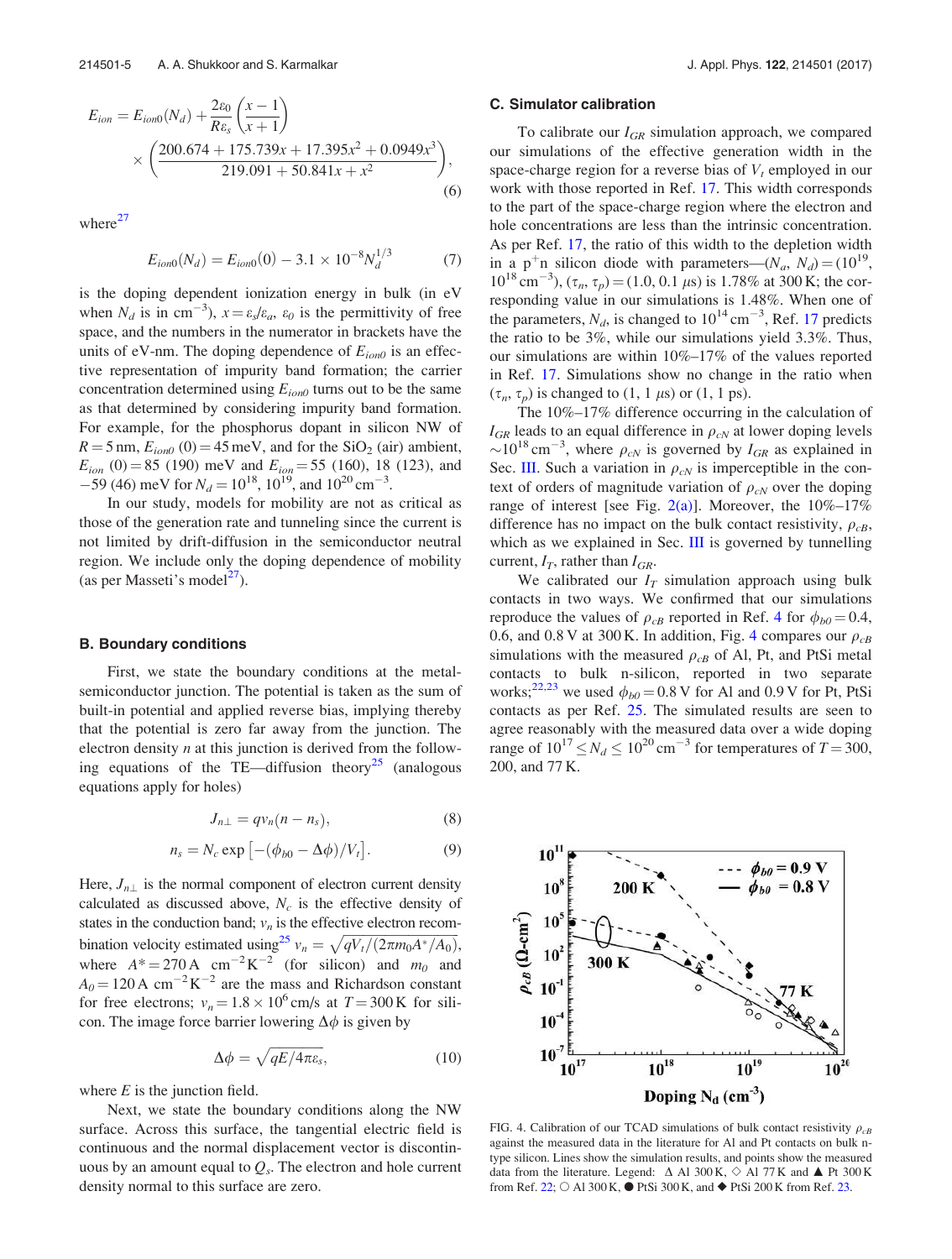#### V. RESULTS AND DISCUSSION

Figure 5 shows that  $\rho_{cN}$  versus  $N_d$  for  $N_d < 5$  $\times 10^{18}$  cm<sup>-3</sup> is almost unaffected when  $\phi_{b0}$  is raised from 0.8 to 1 V. This validates our observation in Sec. III that  $I_{GR}$ dominates over  $I_T$  at low  $N_d$ ; had  $I_T$  been the dominant current,  $\rho_{cN}$  for  $\phi_{b0} = 1$  V would have been much larger, as is the case with  $\rho_{cN}$  at higher doping levels or  $\rho_{cB}$  over the entire  $N_d$  range.

Figure 6 shows the simulated values of  $\rho_{cB}$  versus  $N_d$ under various conditions in one place to enable the estimation of  $\rho_{cN}$  from the  $\rho_{cN}/\rho_{cB}$  curves given in Figs. 2(b) and 7 discussed below.

## A. Key overall trends of  $\rho_{cN}/\rho_{cB}$  versus doping

Consider the  $\rho_{cN}/\rho_{cB}$  versus  $N_d$  curve shown in Fig. 2(b) for parameter values, namely,  $R = 5$  nm,  $\phi_{b0} = 0.8$  V,  $L_E = 350 \text{ nm}, L_P = 0, \varepsilon_s = 12\varepsilon_0, \varepsilon_a = 3.9\varepsilon_0, Q_S = 0, \tau_N = 1 \text{ ps},$  $T = 300$  K, and  $m = 0.3m<sub>0</sub>$ . This is used as a reference for all comparisons below. Peak  $\rho_{cN}/\rho_{cB}$  is as high as 231 located at  $N_d = 8 \times 10^{18} \text{ cm}^{-3}$ , and  $\rho_{cN}/\rho_{cB} = 0.1$  at  $N_d = 1 \times 10^{18} \text{ cm}^{-3}$ . This implies that for a metal contact on a sparsely packed NW array, the surrounding field can enhance  $\rho_{cN}$  significantly if the NW doping is  $\sim 10^{19}$  cm<sup>-3</sup> and can reduce  $\rho_{cN}$  below  $\rho_{cB}$  by as much as 10 times due to surface generation-recombination if the NW doping is  $\sim 10^{18} \text{ cm}^{-3}$ . As anticipated,  $\rho_{cN}/\rho_{cB}$  $= 1.6$ , i.e., approaches unity, at  $N_d = 1 \times 10^{20} \text{ cm}^{-3}$ .

Figures  $2(b)$  and  $7(a)$ – $7(e)$  show the impact of varying one parameter at a time (from the above parameters of the reference curve) on  $\rho_{cN}/\rho_{cB}$  versus  $N_d$  behaviour. Before explaining each of these figures in detail, we note the following key overall patterns from them. Figure  $7(a)$  shows that the reduction of  $L_E$  until 200 nm leaves the entire  $\rho_{cN}/\rho_{cB}$ versus  $N_d$  curve unchanged, implying that for a silicon NW of  $R = 5$  nm, the surrounding field distribution saturates for  $L_E > 200$  nm. This is why we have fixed  $L_E$  at 350 nm to study the effect of parameters other than  $L_E$ . Further, the  $\rho_{cN}/\rho_{cB}$  values near  $N_d = 1 \times 10^{20} \text{ cm}^{-3}$  are almost



FIG. 5. Impact of barrier height  $\phi_{b0}$  on the doping dependence of the TCAD simulated contact resistivity  $\rho_{cB}$  of bulk contacts and  $\rho_{cN}$  of nanowire contacts. Both contacts are to silicon and have  $T = 300 \text{ K}$  and  $m = 0.3m_0$ ; the nanowire contact has  $R = 5$  nm,  $L<sub>E</sub> = 350$  nm,  $L<sub>P</sub> = 0$  nm,  $\varepsilon<sub>a</sub>/\varepsilon<sub>0</sub> = 3.9$  (SiO<sub>2</sub>),  $Q_s/q = 0 \text{ cm}^{-2}$ , and  $s = 2.5 \times 10^5 \text{ cm/s}$  leading to  $\tau_N = 1$  ps; the bulk contact has  $\tau_B = 1 \mu s$ .



FIG. 6. TCAD simulated doping dependence of the contact resistivity  $\rho_{CB}$  of metal contacts to bulk silicon. The dashed curve corresponds to  $\phi_{b0} = 0.8 \text{ V}$ ,  $T = 300$  K,  $m = 0.3m_0$ , and  $\tau_B = 1$   $\mu$ s; other curves show the effect of varying T or m or  $\phi_{b0}$ . These curves can be used to estimate  $\rho_{cN}$  from the  $\rho_{cN}/\rho_{cB}$ curves given in Figs.  $2(b)$  and 7.

unaffected for changes in any parameter other than the reduction in  $\varepsilon_a$  whose effect appears in Fig. 7(b). This is because at this high doping level, surrounding and surface fields altered by these parameters do not penetrate much into the NW (see Fig. 3), unless the ionized doping concentration is drastically reduced due to dielectric confinement which is stronger for lower  $\varepsilon_a$ . On the other hand, a significant change in any parameter affects the  $\rho_{cN}/\rho_{cB}$  values near  $N_d = 1$  $\times$  10<sup>18</sup> cm<sup>-3</sup>. This is because at this low doping level, surrounding and surface fields altered by these parameters penetrate into the NW affecting its space-charge width, and hence, the current and  $\rho_{cN}$ ; changes in  $\phi_{b0}$ , T, and m affect  $\rho_{cB}$ . More details of the  $\rho_{cN}/\rho_{cB}$  versus  $N_d$  curves, particularly the changes in the peak value and location, are now discussed one by one.

### B. Effect of geometry

Consider the impact of reducing the surrounding field by raising R or  $L_P$  or lowering  $L_E$ . Figure 2(b) shows that increasing  $R$  from  $5 \text{ nm}$  to  $10 \text{ nm}$  flattens the curve as it should, suppressing the peak  $\rho_{cN}/\rho_{cB}$  from 231 to 12 and moving the values at extreme  $N_d$  towards unity. Although varying  $R$  changes dielectric confinement as per Eq.  $(6)$ , this effect is negligible for the SiO<sub>2</sub> ambient,  $\varepsilon_a = 3.9\varepsilon_0$  (discussed further later). Reduction of  $L_E$  below 200 nm [see Fig.  $7(a)$ ] reduces the peak without changing its location and moves the value at  $N_d = 1 \times 10^{18} \text{ cm}^{-3}$  towards unity. It is noteworthy that the peak remains as high as 75 even for  $L<sub>E</sub>$ as small as 10 nm. This means that, if the NW doping is  $\sim$ 10<sup>19</sup> cm<sup>-3</sup>, the surrounding field will significantly enhance the  $\rho_{cN}$  of a metal contact, even if it is over a closely packed NW array, or if it is due to a thin probe on a single NW. On the other hand, a metal protrusion  $L_P = 2R = 10$  nm brings the peak down to 63, implying that even a small penetration of the metal into NW or the presence of metallic nanoparticles during processing significantly reduce the surrounding field. It is seen that the metal protrusion does not affect  $\rho_{cN}$ /  $\rho_{cB}$  for  $N_d < 3 \times 10^{18} \text{ cm}^{-3}$  since for such low  $N_d$ , the NW space-charge width  $\gg L_P$ .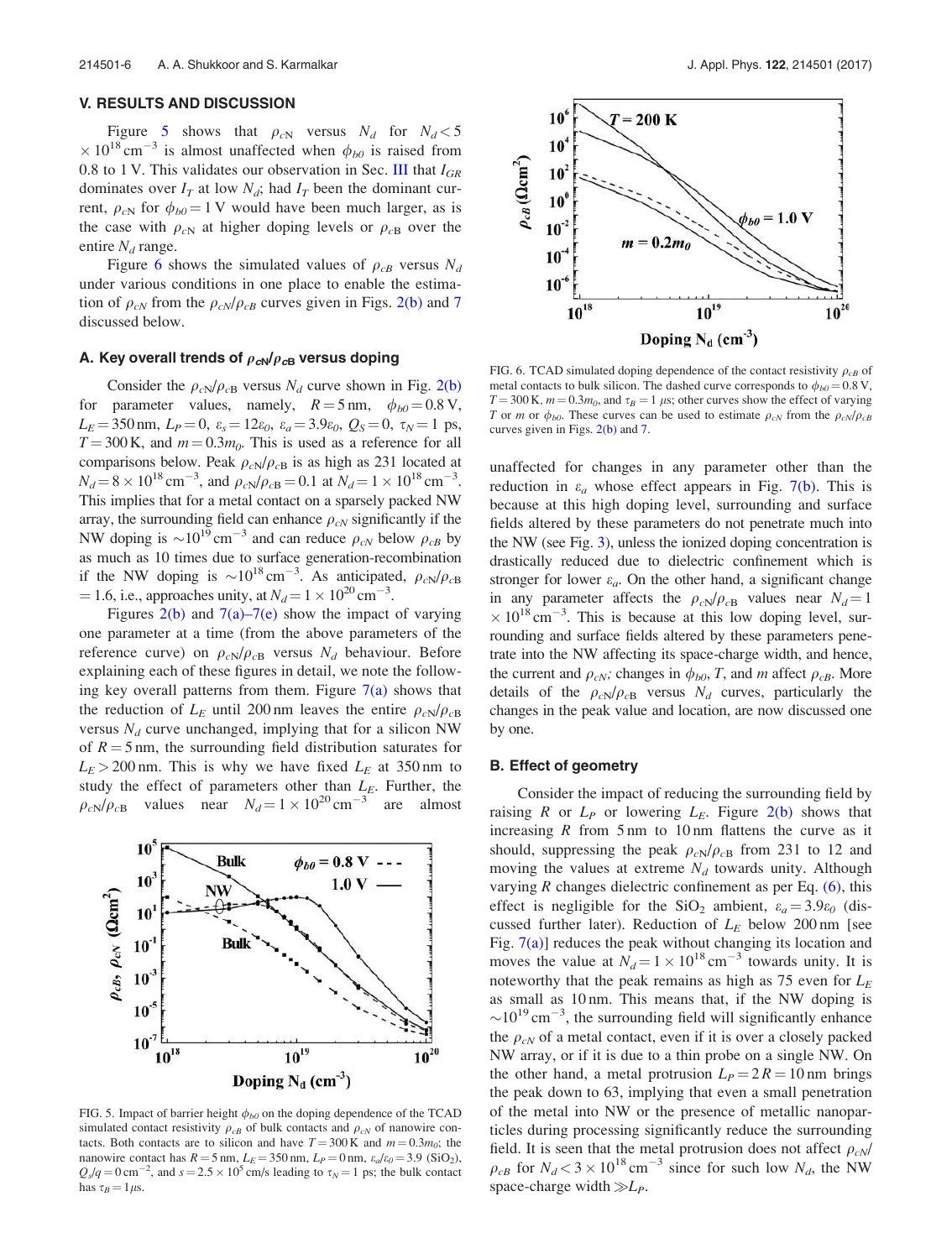

FIG. 7. Impact of various parameters on the TCAD simulated doping dependence of the ratio of the NW and bulk contact resistivities,  $\rho_{cN}/\rho_{cB}$ , for  $R = 5$  nm. Parameters other than those shown in the figures are among the following:  $L_E = 350$  nm,  $L_P = 0$ ,  $\varepsilon_d/\varepsilon_0 = 3.9$ ,  $Q_s = 0$ ,  $s = 2.5 \times 10^5$  cm/s,  $\phi_{b0} = 0.8$  V,  $T = 300$  K,  $m = 0.3 m_0$ , and  $\tau_B = 1 \,\mu$ s. For  $s = 2.5 \times 10^5$  and  $2.5 \times 10^4$  cm/s, we get  $\tau_N = 1$  and 10 ps.

#### C. Effect of the ambient dielectric

Consider the impact of reducing the surrounding field by lowering  $\varepsilon_a$ , which however increases the dielectric confinement at the same time, as per Eq. (6). In Fig. 7(b), for the air ambient  $(\varepsilon_a = \varepsilon_0)$ ,  $\rho_{cN}/\rho_{cB} = 0.5$  at  $N_d = 1 \times 10^{18}$  cm<sup>-3</sup>, = 15 at the peak and  $= 6$  at  $N_d = 1 \times 10^{20} \text{ cm}^{-3}$ , implying that the peak is rather broad and values at extremes of  $N_d$  are higher than those for the  $SiO<sub>2</sub>$  ambient. The fall of the peak and rise of  $\rho_{cN}/\rho_{cB}$  at  $N_d = 1 \times 10^{18} \text{ cm}^{-3}$  are due to the reduced surrounding field. However, the broadening of the peak and rise of  $\rho_{cN}/\rho_{cB}$  at  $N_d = 1 \times 10^{20}$  cm<sup>-3</sup> are due to increased dielectric confinement in NWs. This can be understood by comparing the  $\rho_{cN}/\rho_{cB}$  curves for the air ambient with and without dielectric confinement; this comparison essentially involves the comparison of  $\rho_{cN}$  since changes in  $\varepsilon_a$  do not affect  $\rho_{cB}$ . Inclusion of dielectric confinement increases  $E_{ion}$  at  $N_d = 0$ from 45 meV to 190 meV for the air ambient. This does not affect  $\rho_{cN}$  for  $N_d < 3 \times 10^{18}$  cm<sup>-3</sup> where  $I_{GR}$  is the dominant current;  $I_{GR}$  depends on the space-charge width; this width does not change much with the increase in  $E_{ion}$  which simultaneously decreases the ionized doping concentration as well as the contact potential. For higher  $N_d$ ,  $I_T$  begins to dominate. The decrease in  $I_T$  and hence the increase in  $\rho_{cN}$  as  $E_{ion}$  is increased can be reasoned as follows: Increased  $E_{ion}$ decreases the ionized  $N_d$  and hence the electron concentration in the neutral NW region, moving  $E_c$  in this region more and more above the Fermi-level. The energy location of peak emission associated with  $I<sub>T</sub>$  has to be above the  $E<sub>c</sub>$  of the neutral NW region. Hence, the rise of  $E_c$  implies the rise in the peak emission energy more and more above the metal Fermi-level, which in turn reduces  $I_T$  via the reduction of the Fermi-Dirac fraction at peak emission energy. Note that for the  $SiO<sub>2</sub>$  ambient, the curves with and without dielectric confinement almost coincide due to the smaller dielectric mismatch between NW and the ambient as compared to the air ambient case. Also, the features of the curve for  $R = 5$  nm and the air ambient without dielectric confinement resemble those of the curve of Fig. 2(b) for  $R = 10$  nm and the SiO<sub>2</sub> ambient, which corresponds to the reduced surrounding field as compared to  $R = 5$  nm and negligible dielectric confinement (as pointed out above).

## D. Effect of surface defects

Next, consider the surface effects, i.e., influence of  $Q_S^{9-11}$  and s, depicted in Fig. 7(c). If  $Q_S/q$  is changed from 0 to  $-3 \times 10^{11} \text{ cm}^{-2}$ , the peak rises from 231 to 471 because of the increased junction space-charge width in NW required to provide the extra positive charge which neutralizes the negative  $Q_S$ . This increased space-charge width increases  $I_{GR}$ , thereby reducing  $\rho_{cN}/\rho_{cB}$  at lower  $N_d$ . By this logic, the reduced peak of 114 and higher  $\rho_{cN}/\rho_{cB}$  at lower  $N_d$  for a positive  $Q_S/q = 3 \times 10^{11} \text{ cm}^{-2}$  can be attributed to the reduced junction space-charge width. In all these cases, the peak location remains unaltered at  $N_d = 8 \times 10^{18} \text{ cm}^{-3}$ . If the value of s is decreased by a factor of 10 from  $2.5 \times 10^5$  cm/s to  $2.5 \times 10^4$  cm/s due to surface passivation,  $\tau_N$  increases from 1 ps to 10 ps for  $R = 5$  nm and  $I_{GR}$  is reduced. This increases  $\rho_{cN}/\rho_{cB}$  for low  $N_d$  and raises and shifts the peak to lower  $N_d$  marginally.